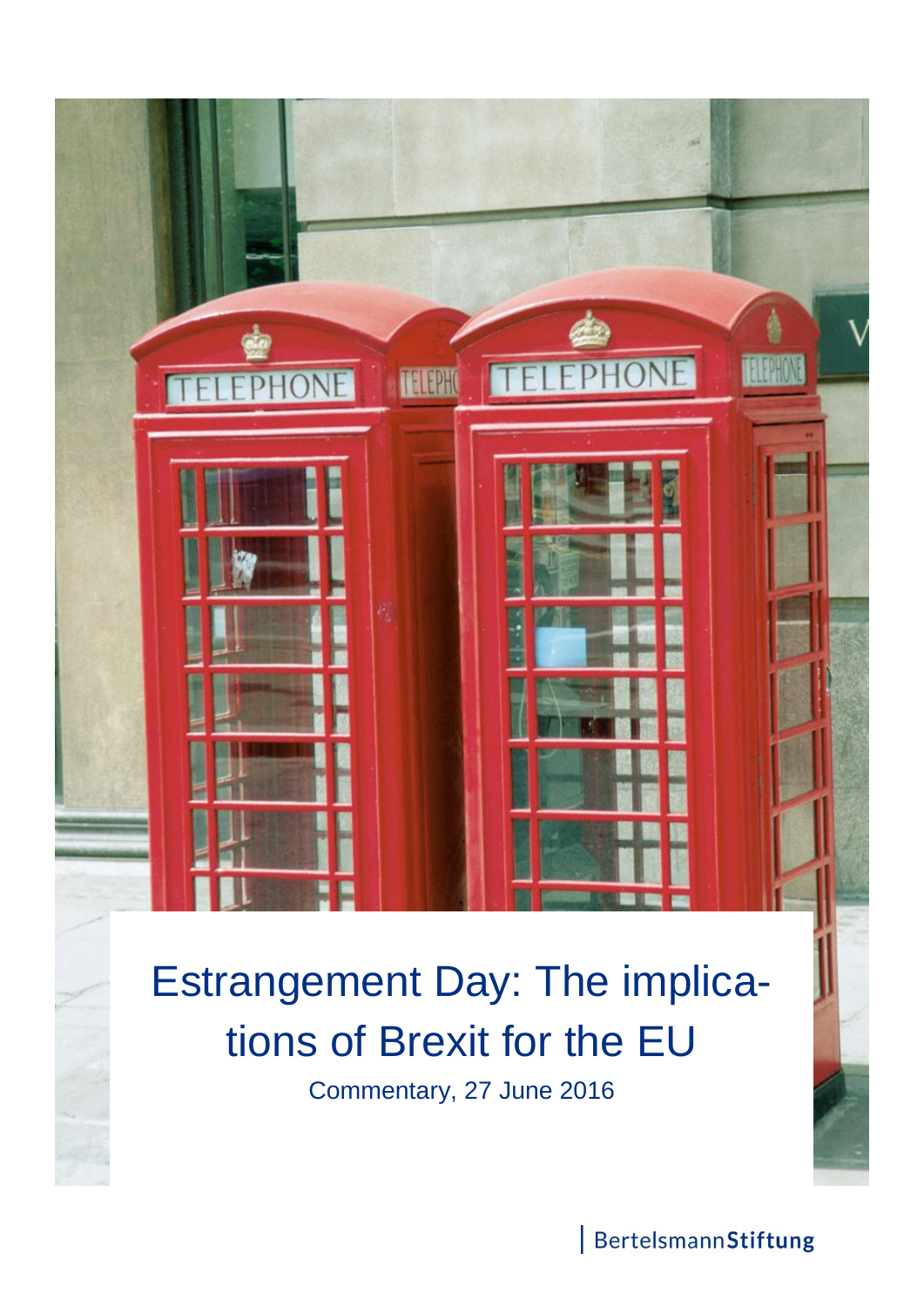# Estrangement Day: The implications of Brexit for the EU Commentary, 27 June 2016

#### **Contact**

Stefani Weiss Director Brussels Office Bertelsmann Stiftung Phone +32 2 2333891 Mobile +49 160 91329878 Fax +32 2 280-3221 stefani.weiss@bertelsmann-stiftung.de www.bertelsmann-stiftung.de

Cover picture: Image Source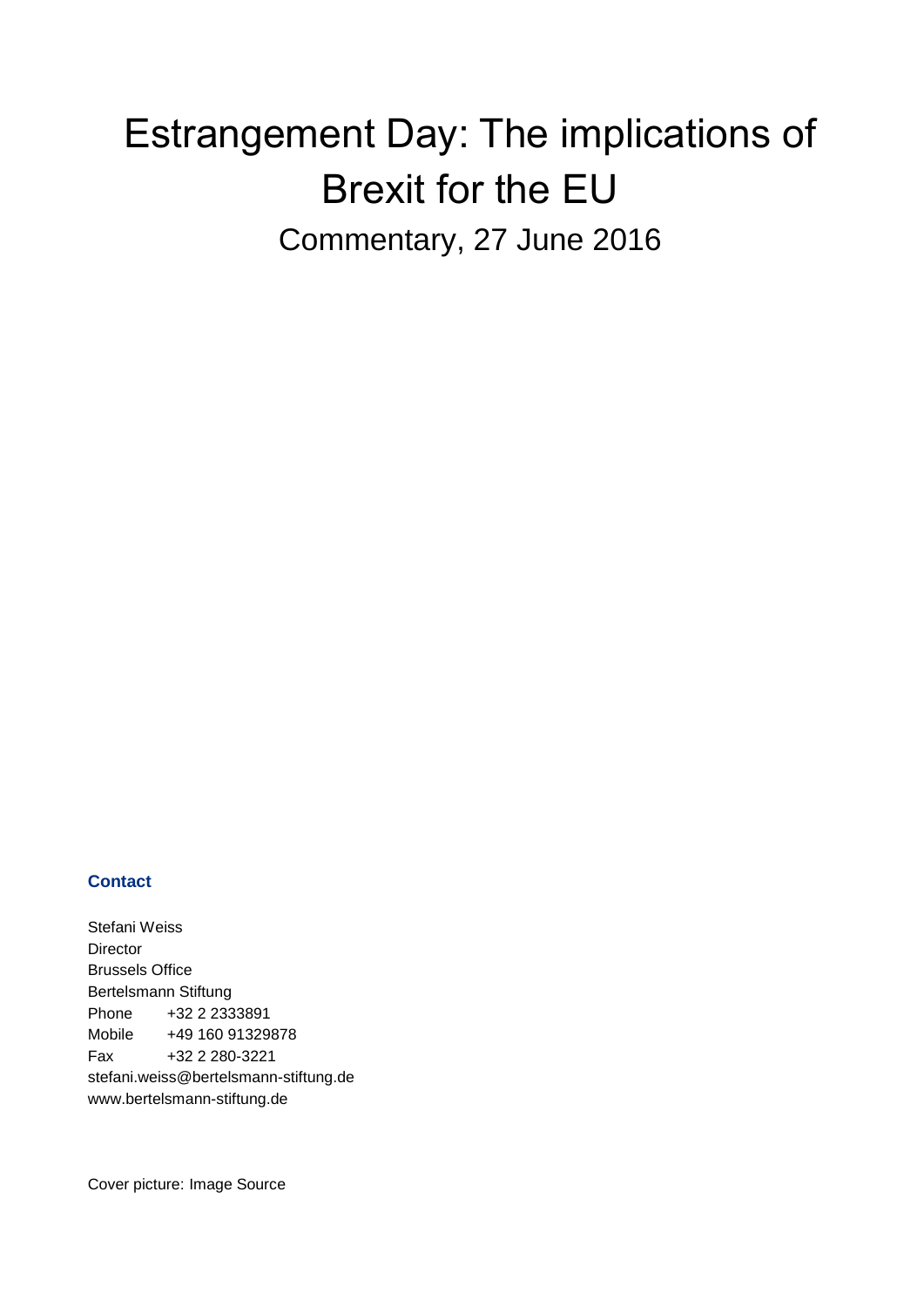### **The UK's leap in the dark**

In a post-imperial burst to define the boundaries of its sovereignty, Britannia is ruling the waves again, albeit in the form of air time devoted to the fallout from its referendum vote rather than in a show of force from its flotilla. It was with disbelief and sorrow that the UK's partners in Europe and the rest of the world woke up to the news of the British Leave vote in the referendum on its EU membership. The prospect of a Brexit has sent shock waves throughout the international financial and political system and is set to occupy media debate for months to come.

Warnings about the negative impacts of a Brexit from Remain campaigners, from leaders of the UK's strategic partners such as US President Obama and China's Xi Jinping, from major international organisations like the World Bank, IMF and OECD, and think tanks like ours, were all lost on 52% of the voters. The trending hashtag 'Bregret' shows how many of them now feel betrayed by the lies of Leave campaigners who told them not to listen to 'experts' but to choose instead for a new UK 'Independence Day'. As it turns out, the experts were right to warn about the dire consequences of a possible Brexit: markets have nose-dived and sterling has plummeted. Scotland, Northern Ireland and London have voted overwhelmingly to remain in the European Union and the Scots are now actively contemplating a second independence referendum. Sinn Fein has called for the reunification of the Irish island, and the Leave camp has been exposed for not having a credible alternative to EU membership. The term 'Estrangement Day' might therefore be more apt.

It is distressing to hear now that the anger of some racist Leave voters is being directed against immigrants, and deeply saddening to think that the murder of a pro-EU Member of Parliament by a 'Britain First' extremist did not persuade floating voters to let common sense prevail. Now, that the die has been cast in Prime Minister Cameron's irresponsible gamble with the unity of the United Kingdom and his own Conservative Party, what are the consequences of a possible Brexit for the EU?

## **Wait and listen**

-

The bitter referendum campaign has not just opened up deep political, social and emotional rifts across the UK; it has also divided opinion across Europe. European Council President Donald Tusk was quick to react. Prior to a joint statement with the Presidents of the European Parliament, European Commission and rotating Presidency of the Council, he admitted that there was "no hiding the fact that we wanted a different outcome of [the UK] referendum" and that "there's no way of predicting all the political consequences" of this "historic moment".<sup>1</sup> In an attempt to assure markets and citizens that the EU is prepared for this negative scenario, he announced talks with the EU27 in the context of the European Council of June 28-29 and stressed that "[w]hat doesn't kill you, makes you stronger". With his fellow Presidents, he followed up by stating that "[t]he Union of 27 Member States will continue" and that "[t[he Union is the framework of our common political future".<sup>2</sup>

The healing process will be long and hard, though, not just for the UK but also for the other 27 member states whose citizens and politicians have felt betrayed by the British snub.<sup>3</sup> The Brexit vote does not solve any of the other challenges facing Europe. In fact, it sucks oxygen out of the debates that the EU should be having on the interlocking crises that are plaguing it. In anticipation of Westminster's proposals to extricate itself from

<sup>1</sup> Press statement by President Donald Tusk on the outcome of the referendum in the UK, No. 380/16, 24.06.2016.

<sup>&</sup>lt;sup>2</sup> Joint statement by Donald Tusk, President of the European Council, Martin Schulz, President of the European Parliament, Mark Rutte, holder of the rotating Presidency of the Council of the EU, and Jean-Claude Juncker, President of the European Commission, on the outcome of the United Kingdom referendum, No. 381/16, 24.06.2016.

<sup>&</sup>lt;sup>3</sup> A pre-referendum poll by the Bertelsmann Stiftung indicated that, on average, only 54% of European citizens were in favour of the UK remaining in the EU (25% were undecided), only 41% of the French were willing to support this (34% undecided). See eupinions 2016/2, "Keep calm and carry on. What Europeans think about a possible Brexit", Guetersloh, 20 June 2016 (www.bertelsmann-stiftung.de/fileadmin/files/BSt/Publikationen/GrauePublikationen/ Survey\_EZ\_Keep\_calm\_and\_carry\_on\_2016.pdf).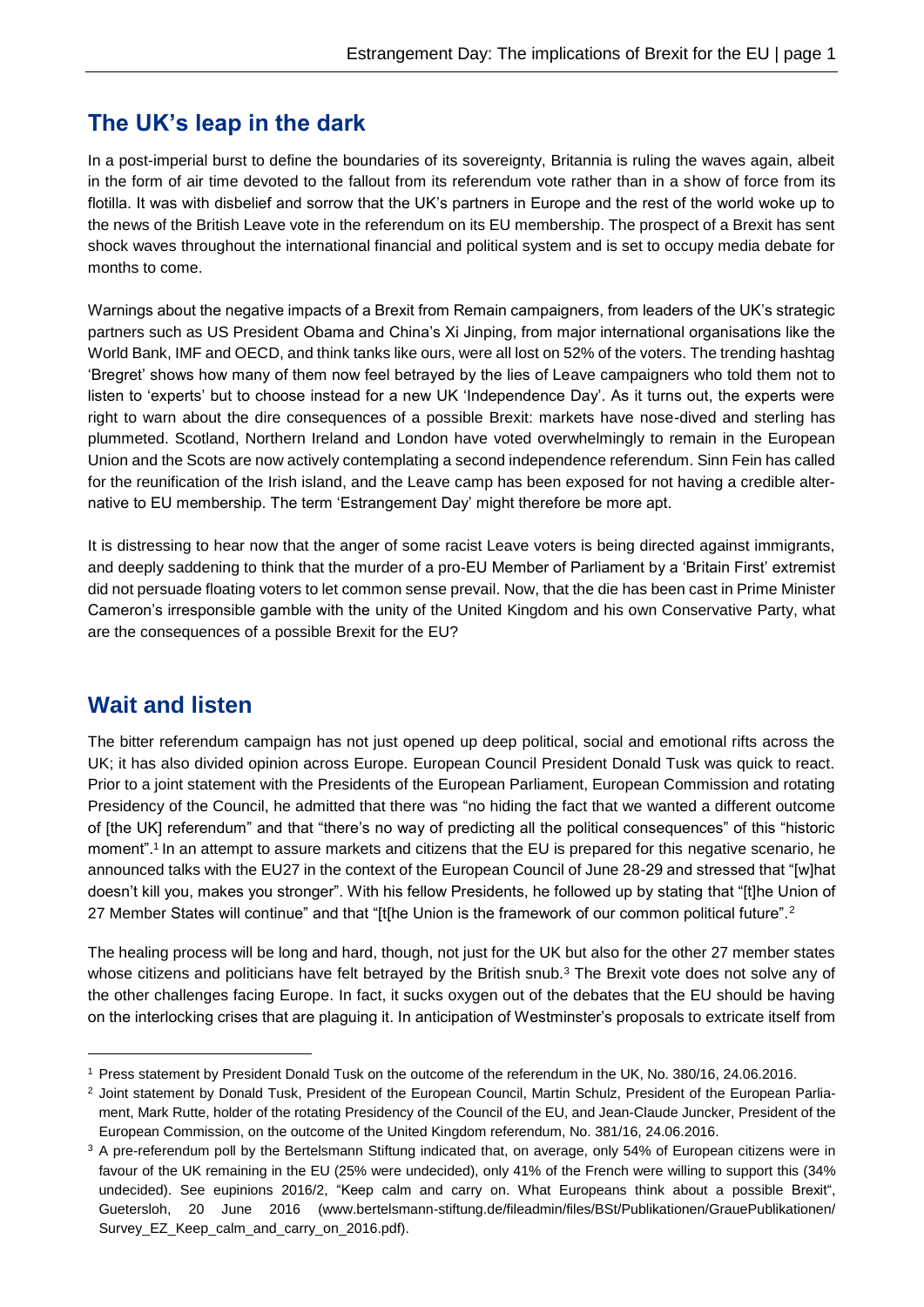the EU — which may take months given the political instability in the UK, it will be tempting for heads of state or government to go back to the business of EU crisis management 'as usual'.

Yet, presidential hopefuls in France and leaders of right-wing anti-immigrant parties in the Netherlands and other member states have welcomed the British vote to pull up the drawbridge and called for 'In/Out' referenda in their own countries. These populists most vocally express a feeling that is widely shared around Europe. A recent Pew Research Center opinion poll among 10,000-plus people surveyed in ten EU member states showed that, on average, 47% of Europeans have an unfavourable view of the EU.<sup>4</sup> In France, a remarkable 61% is against the European integration project (up from 44% one year ago). That is second only to Greece, where only 27% views the EU favourably. Negative opinion in Germany is also on the rise (48%), thus reaching UK levels.

These figures cannot be dismissed. Bertelsmann Stiftung's own European-wide polling data<sup>5</sup> show that the state of public opinion is twofold. There is a clear disenchantment with the actual political situation the European Union is in. And there is little trust in its ability to come out of the crisis mode in the near future. Which does not mean however, that a majority of people have given up on the European Union as a whole or do not believe in the utility of European integration. European politics has to understand that this general support is at risk as well, if they fail to deliver results that are felt by the public.

The fall-out from the UK referendum comes on the back of a series of Eurosceptic expressions in national referenda and elections: from the Danish rejection of the Maastricht Treaty in 1992 (in France, only 51.1% voted in favour), to the Irish 'No' against the Nice Treaty in 2001; the rejection of the 'European Constitution' by the French and the Dutch in 2005; and the second Irish 'No' in 2008, this time against the Lisbon Treaty

In the past, such objections have been overcome by making cosmetic changes to the EU projects concerned and either asking citizens to vote in a second referendum or by recycling the essence of the projects in new treaties ratified via more traditional constitutional procedures, i.e. by generally EU-friendly national parliaments. However, both methods have increased discontent and distrust among voters. Anti-establishment and anti-EU sentiment has been on the rise since 2009, also due to the hapless ways in which European elites have struggled to get to grips with the banking, debt and refugee crises, hampered by the incomplete integration schemes of the eurozone and the Schengen area.

Popular consultations in referenda held since then have played out in different ways. The Greek rejection of the terms attached to its third bailout package in July 2015 was reversed by a parliamentary vote ten days later and sanctioned in general elections in September, thereby giving in to lenders' demands for immediate reforms to prevent a chaotic 'Grexit' from the eurozone. A second Danish 'No' in 2015, against the government's desire to opt into EU rules on justice and home affairs, has been honoured, while the answer to a second Dutch 'Nee' last April, against the ratification of the EU's Association Agreement with Ukraine, is still pending.

What these past consultations and the Brexit referendum have revealed is that they lead to deep polarisation. In countries with a strong parliamentary tradition where, unlike Switzerland, consultative referenda are not well embedded in the system, pitting parts of the population against each other in defence of irreconcilable positions creates an atmosphere of animosity in which violence can erupt. Moreover, they undermine the system of indirect democracy that is based on regular general elections and expert involvement of elected representatives in parliamentary procedures. Of course, any reversal of the popular vote expressed by way of a referendum should be properly communicated to prevent citizens' trust from being further eroded.

-

<sup>4</sup> See B. Stokes, "Euroskepticism Beyond Brexit", Pew Research Center, 7 June 2016 [\(www.pewglo](http://www.pewglobal.org/files/2016/06/Pew-Research-Center-Brexit-Report-FINAL-June-7-2016.pdf)[bal.org/files/2016/06/Pew-Research-Center-Brexit-Report-FINAL-June-7-2016.pdf\)](http://www.pewglobal.org/files/2016/06/Pew-Research-Center-Brexit-Report-FINAL-June-7-2016.pdf). The sample of 10 member states together account for 80% of the EU's total population and 82% of its combined GDP.

<sup>5</sup> See Eupinions #2015/01 – #2016/02 https://www.bertelsmann-stiftung.de/de/unsere-projekte/europa-staerken-und-verbinden/eupinions/.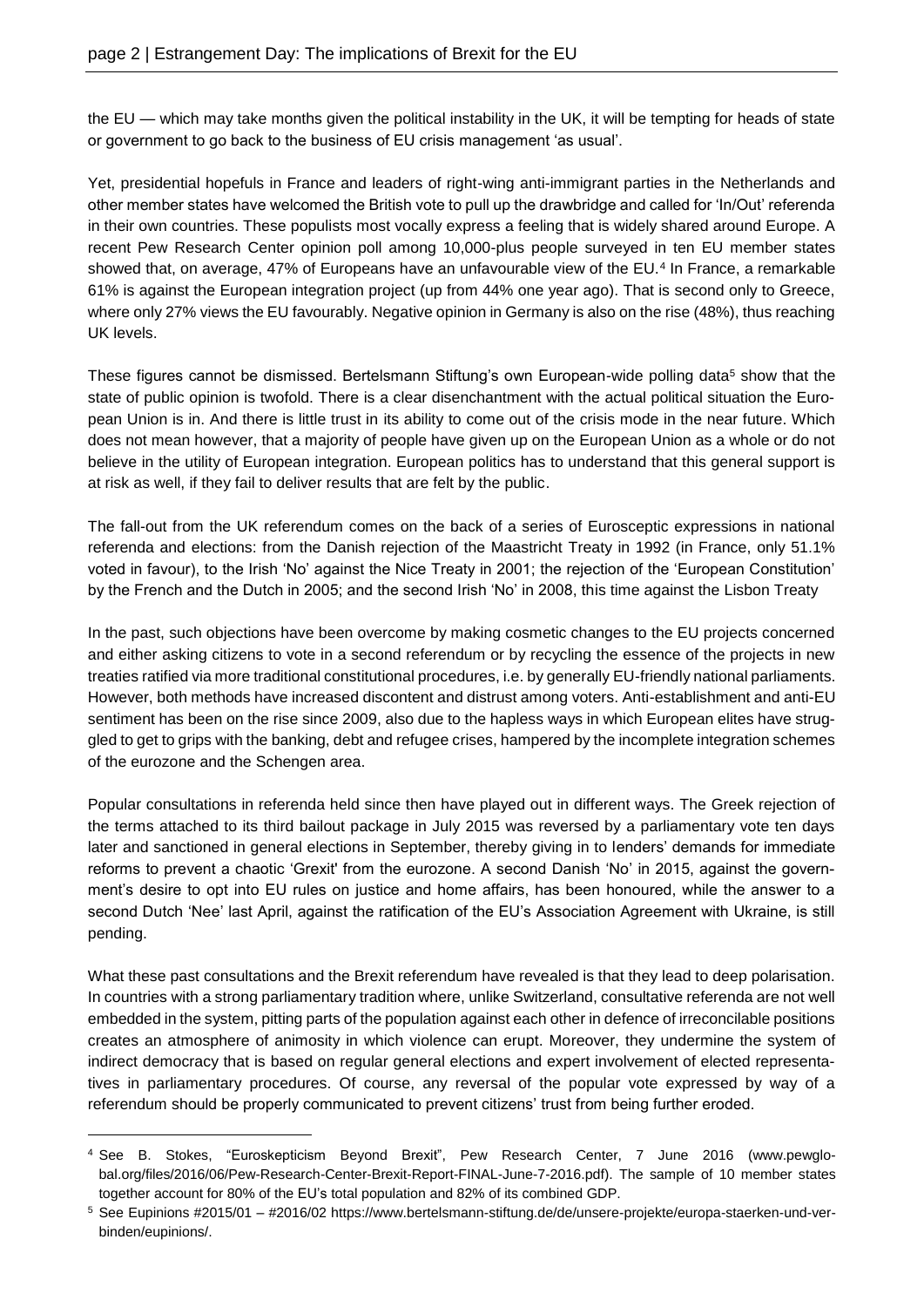Clearly though, old remedies to circumvent popular discontent no longer work if mainstream establishments are being replaced by protest parties, and if the fringes of the political spectrum radicalise to such extremes that they their diametrically opposed ideologies connect on the targets of their discontent. In such a context, EU integration is the first project to suffer. As Euroscepticism grows throughout the Union, there is a risk of contagion, in the sense that exception-seekers hold the rest of the EU to ransom until their demands are met. The Hungarian referendum on whether to accept any future EU quota system for resettling refugees, planned this autumn, is a case in point.

#### **Next steps**

With a constitutional referendum in Italy this autumn, presidential elections in April/May 2017 in France and federal elections in Germany later next year, the pro-EU parties representing the political mainstream should heed the strong warning sent by the relative success of the Leave campaign in the UK referendum: if they do not wish to lose the next national elections then they cannot afford to skirt around the public's disenfranchisement with the EU any longer.

If there is anything to be learnt from the Brexit outcome of the UK referendum, then it is the monumental failure of the British government to counter lies spread by the tabloid press and cynical politicians, and to communicate the benefits of working through the European Union. Not drawing any conclusions from the multistakeholder exercise it carried out in the context of the Balance of Competences Review, was, in hindsight, a mistake of colossal proportions. Even the much-revered BBC fell short in its public service duty to categorically debunk the propaganda of the Leave campaign: in upholding its neutral, even-handed stance it left the public to choose between two campaigns of seemingly equal merit. Obviously, the European Commission, which respected the plea by the British government not to interfere in the referendum campaign, has a key role to play too, especially by assisting member state governments in terms of fact-checking and debunking propagandist myths about the EU.

But more is needed. A post-referendum consensus on Europe's future should create a buy-in for European citizens into the 'community of law'. Injecting a sincere sense of modesty and realism that does not create illusions about what the EU and member states governments can actually still achieve in a highly interconnected world would be a good starting point.

There is considerable longing for a new narrative for the European Union. But what is so wrong with the old one, some may ask? Peace and prosperity in the EU are not a given, as the consequences of the Greek debt crisis and the war in Ukraine have taught us. Perhaps the original symbolism could be complemented, however, with a more utilitarian approach to explaining the value added and force-multiplying effects of working through the European Union: from generating cheaper air travel to slashing roaming charges, creating study opportunities abroad, assuring the quality of bathing water at European tourist destinations and providing protection to the consumption of imported goods. Arguably, such an explainer should go hand-in-hand with an emphasis on taking the subsidiarity principle seriously: indeed, the EU should concentrate on the issues where there is a clear common interest for supranational action.

In short, there is a positive case to be made for the EU. As former Prime Minister Gordon Brown observed prior to the referendum:

*"Positive arguments are the sharpest arrows in the quiver of those who want Britain to remain in Europe. Meeting the needs and aspirations of the British people in the twenty-first century requires us to let go of the past, acknowledge that the present is defined by globalization, and recognize that the future is filled with opportunity. Our increased interdependence suggests the*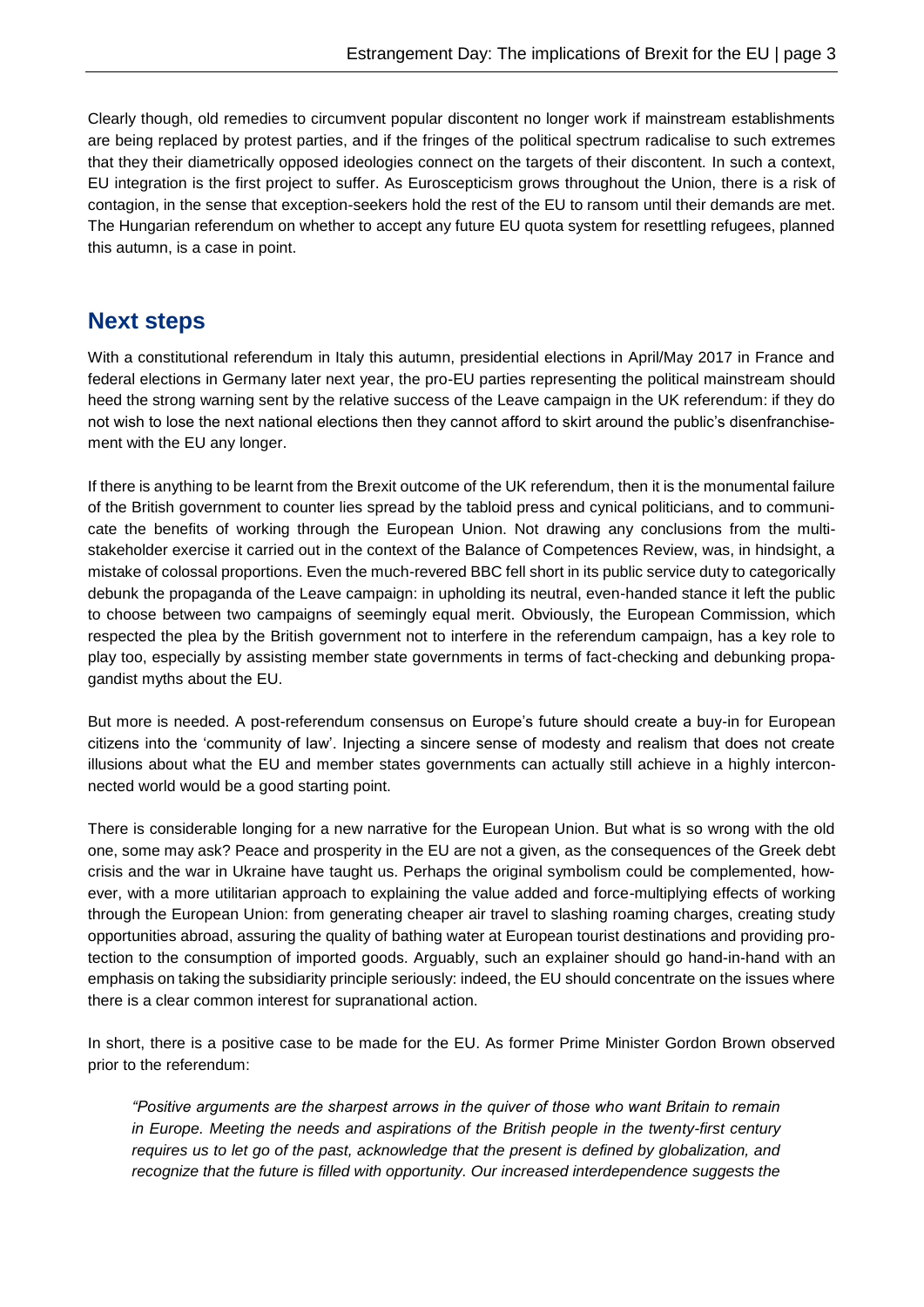*need for greater international cooperation and coordination, and that is precisely what the EU offers."*<sup>6</sup>

The EU is not a zero-sum game but the framework for creating win-win solutions for all its members. That would mean in the first place to change the rhetoric from contest to commonality: "Brussels is us", as the late Robin Cook so acutely observed.<sup>7</sup> Member state governments should stop scapegoating the EU for the deficiencies of the compromise solutions they make collectively. Similarly, one might consider that all heads of state or government hold a post-summit press conference to defend the conclusions adopted. It is the responsibility of member states to thwart the perception that they do not 'own' the decisions; with greater intergovernmentalism, they in fact own more.

Before returning to business as usual, let alone leaping into new integrationist adventures, political elites across the continent should wait and listen. The heads of state or government would be well advised to enter a period of reflection to forge political consensus around the aims and contours of the yet unscheduled future treaty reform. Any next move should be designed to create a greater sense of ownership of EU citizens in 'their' Union.

Under the headline **"The UK and the EU: Simulating the agendas for EU reform"** the Centre for European Policy Studies (CEPS) and the Bertelsmann Stiftung have joined in a cooperation starting in August 2015**.**  This commentary, written by Steven Blockmans, Senior Research Fellow and Head of EU Foreign Policy at CEPS, and Stefani Weiss, forms the capstone of the project. It is also available at [https://www.ceps.eu/publi](https://www.ceps.eu/publications/estrangement-day-implications-brexit-eu)[cations/estrangement-day-implications-brexit-eu.](https://www.ceps.eu/publications/estrangement-day-implications-brexit-eu)

Further readings encompass:

-

Steven Blockmans and Stefani Weiss, "Will Cameron get what he wants? Anticipating reactions to Britain´s EU reform proposals", CEPS/Bertelsmann Stiftung October 2015

[https://www.bertelsmann-stiftung.de/de/unsere-projekte/europa-staerken-und-verbinden/pro](https://www.bertelsmann-stiftung.de/de/unsere-projekte/europa-staerken-und-verbinden/projektnachrichten/eu-reform-wird-cameron-das-bekommen-was-er-will/)[jektnachrichten/eu-reform-wird-cameron-das-bekommen-was-er-will/](https://www.bertelsmann-stiftung.de/de/unsere-projekte/europa-staerken-und-verbinden/projektnachrichten/eu-reform-wird-cameron-das-bekommen-was-er-will/)

Stefani Weiss and Steven Blockmans, "The EU deal to avoid Brexit: Take it or leave", CEPS/Bertelsmann Stiftung, February 2016

[https://www.bertelsmann-stiftung.de/de/unsere-projekte/europa-staerken-und-verbinden/pro](https://www.bertelsmann-stiftung.de/de/unsere-projekte/europa-staerken-und-verbinden/projektnachrichten/eu-deal-zu-brexit-alles-oder-nichts/)[jektnachrichten/eu-deal-zu-brexit-alles-oder-nichts/](https://www.bertelsmann-stiftung.de/de/unsere-projekte/europa-staerken-und-verbinden/projektnachrichten/eu-deal-zu-brexit-alles-oder-nichts/)

<sup>6</sup> See G. Brown, "Leading, not Leaving Europe", Project Syndicate, 13 June 2016.

 $7$  Speech by the Foreign Secretary Robin Cook to the Centre for European Reform, reprinted in The Guardian on 13 November 2000 (www.theguardian.com/world/2000/nov/13/eu.foreignpolicy).